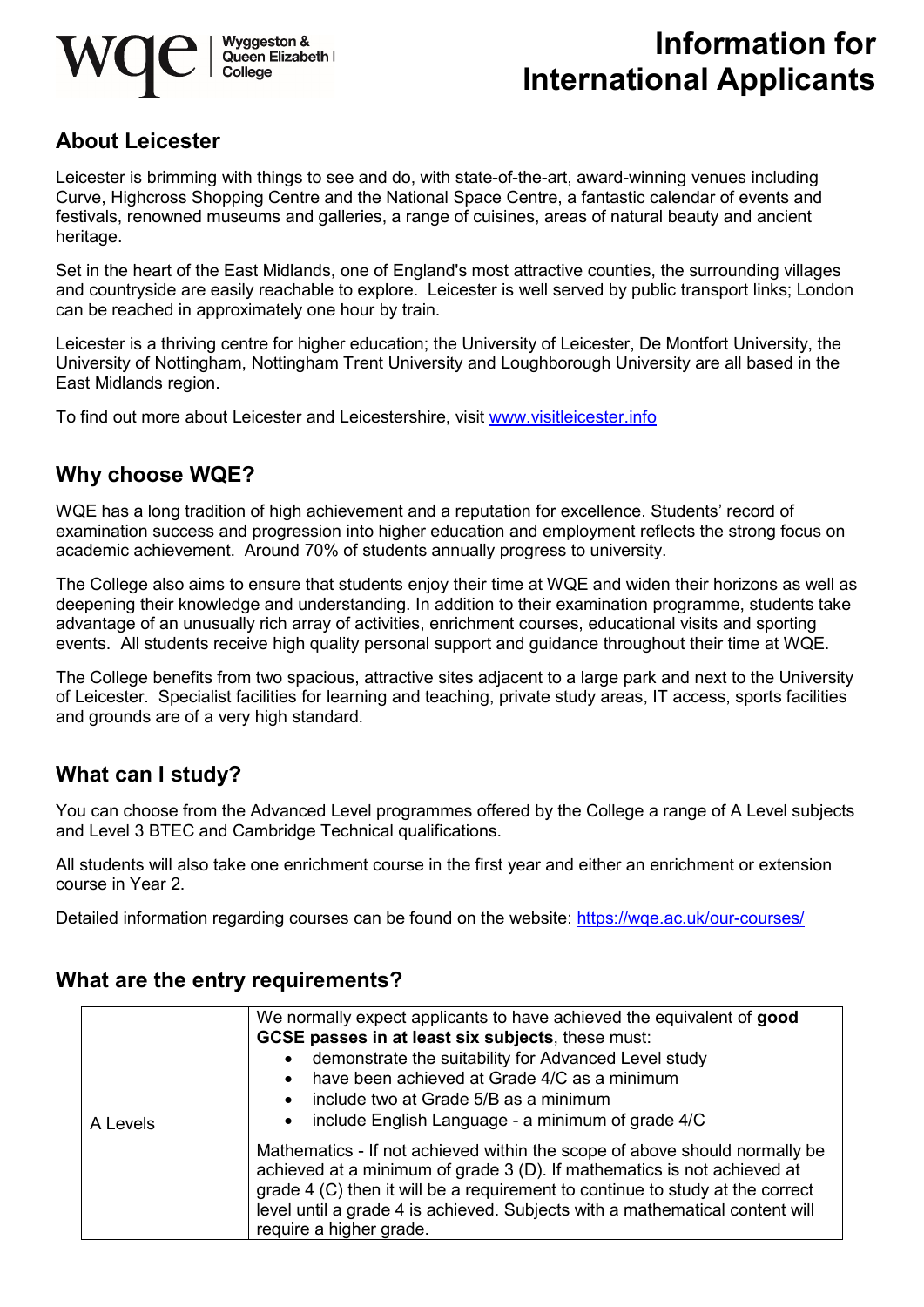We normally expect applicants to have achieved the equivalent of a minimum of five GCSEs, at Grades A\*-C/4–9, including English Language, from a mixture of GCSEs and equivalents

#### **For all courses, a minimum IELTS score of 6 is required in order to demonstrate a competent standard of English Language.**

In addition to the general criteria above, many subjects also have specific entry requirements. Prospective applicants are advised to research their course choices using our website [\(https://wqe.ac.uk/our-courses/\)](https://wqe.ac.uk/our-courses/) before submitting an application.

## **How do I apply?**

- 1. Download the application form from the College's website.
- 2. Send your completed application form, copies of certificates for any existing qualifications (including English Language), school/college reference, copy of the personal details page in your passport and the non-refundable £100 administration fee to the College's Admissions Office.
- 3. The College will consider your application basing a decision on your qualifications and suitability for your chosen course and places available.
- 4. If we are able to offer you a place, the College will send you a provisional offer letter with an Offer Response form. We will also request a deposit of £1,000.
- 5. You should return your completed Offer Response form and your deposit within one month. If you do not reply within this time, the provisional offer of a place may be withdrawn. The deposit can be paid by direct transfer to the College's bank account (charges will apply) or by sterling cheque.
- 6. On receipt of the deposit the College will issue you with a Confirmation of Acceptance for Studies (CAS) which will enable you to apply for a Student Visa. **Note: A CAS cannot be produced on the basis of predicted grades.**
- 7. The full first year fee payment or first instalment of the first year fees must be paid prior to enrolment.

## **Accommodation**

The College is unable to provide accommodation for students. If you need to arrange accommodation you may wish to refer to **Accommodation for Students** (national website): [www.accommodationforstudents.com/Leicester.asp](http://www.accommodationforstudents.com/Leicester.asp)

Please be aware that the accommodation advertised on this website has not been checked nor is in any way endorsed by the College.

## **Home Office**

Information relating to your application may be passed to the Home Office for purposes connected with immigration.Under the terms of our Sponsorship Licence the College is obliged to inform the Home Office if you fail to arrive for the start of your course, withdraw from your course, defer or suspend your course, or fail to attend for a significant period of time.

## **Visa Application**

For m[ore information about visas:](https://www.ukcisa.org.uk/)

- [UK Council for International Student Affairs](https://www.ukcisa.org.uk/)
- **[Student Visa](https://www.gov.uk/tier-4-general-visa)**